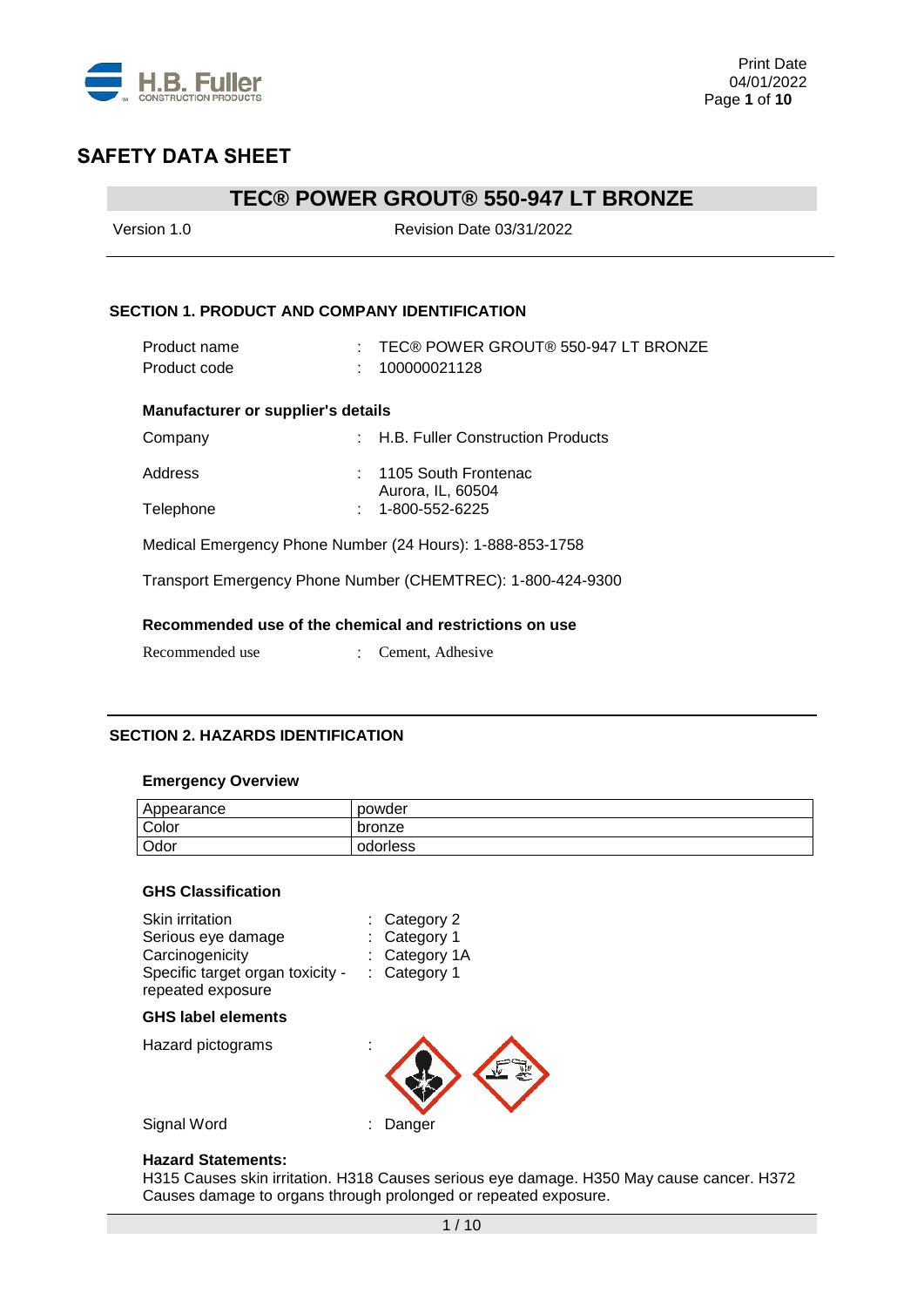

## **TEC® POWER GROUT® 550-947 LT BRONZE**

Version 1.0 Revision Date 03/31/2022

#### **Precautionary Statements:**

**Prevention:** P201 Obtain special instructions before use. P202 Do not handle until all safety precautions have been read and understood. P260 Do not breathe dust. P264 Wash skin thoroughly after handling. P270 Do not eat, drink or smoke when using this product. P280 Wear protective gloves/ protective clothing/ eye protection/ face protection.

**Response:** P302 + P352 IF ON SKIN: Wash with plenty of soap and water. P305 + P351 + P338 + P310 IF IN EYES: Rinse cautiously with water for several minutes. Remove contact lenses, if present and easy to do. Continue rinsing. Immediately call a POISON CENTER/ doctor. P308 + P313 IF exposed or concerned: Get medical advice/ attention. P332 + P313 If skin irritation occurs: Get medical advice/ attention. P362 Take off contaminated clothing and wash before reuse. **Storage:** P405 Store locked up.

**Disposal:** P501 Dispose of contents/ container to an approved waste disposal plant.

#### **Potential Health Effects**

| <b>Carcinogenicity:</b> |                                                           |                                                                |
|-------------------------|-----------------------------------------------------------|----------------------------------------------------------------|
| <b>IARC</b>             | Group 1: Carcinogenic to humans<br>quartz $(SiO2)$        | 14808-60-7                                                     |
|                         | Group 2B: Possibly carcinogenic to humans                 |                                                                |
|                         | titanium dioxide                                          | 13463-67-7                                                     |
| <b>OSHA</b>             | equal to 0.1% is on OSHA's list of regulated carcinogens. | No component of this product present at levels greater than or |
| <b>NTP</b>              | Known to be human carcinogen                              |                                                                |
|                         | quartz $(SiO2)$                                           | 14808-60-7                                                     |

#### **SECTION 3. COMPOSITION/INFORMATION ON INGREDIENTS**

Substance / Mixture : Mixture

#### **Hazardous ingredients**

| Chemical name                                                                                                                                                                                                                  | CAS-No.    | Concentration [%] |
|--------------------------------------------------------------------------------------------------------------------------------------------------------------------------------------------------------------------------------|------------|-------------------|
| quartz (SiO2)                                                                                                                                                                                                                  | 14808-60-7 | $30 - 50$         |
| Cement, alumina, chemicals                                                                                                                                                                                                     | 65997-16-2 | $30 - 50$         |
| plaster of Paris                                                                                                                                                                                                               | 26499-65-0 | $5 - 10$          |
| calcium carbonate                                                                                                                                                                                                              | 471-34-1   | $5 - 10$          |
| titanium dioxide                                                                                                                                                                                                               | 13463-67-7 | 1 - 5             |
| A sense in the company of the control of the company of the company of the company of the company of the company of the company of the company of the company of the company of the company of the company of the company of t |            |                   |

Actual concentration is withheld as a trade secret

#### **SECTION 4. FIRST AID MEASURES**

General advice : In the case of accident or if you feel unwell, seek medical advice immediately.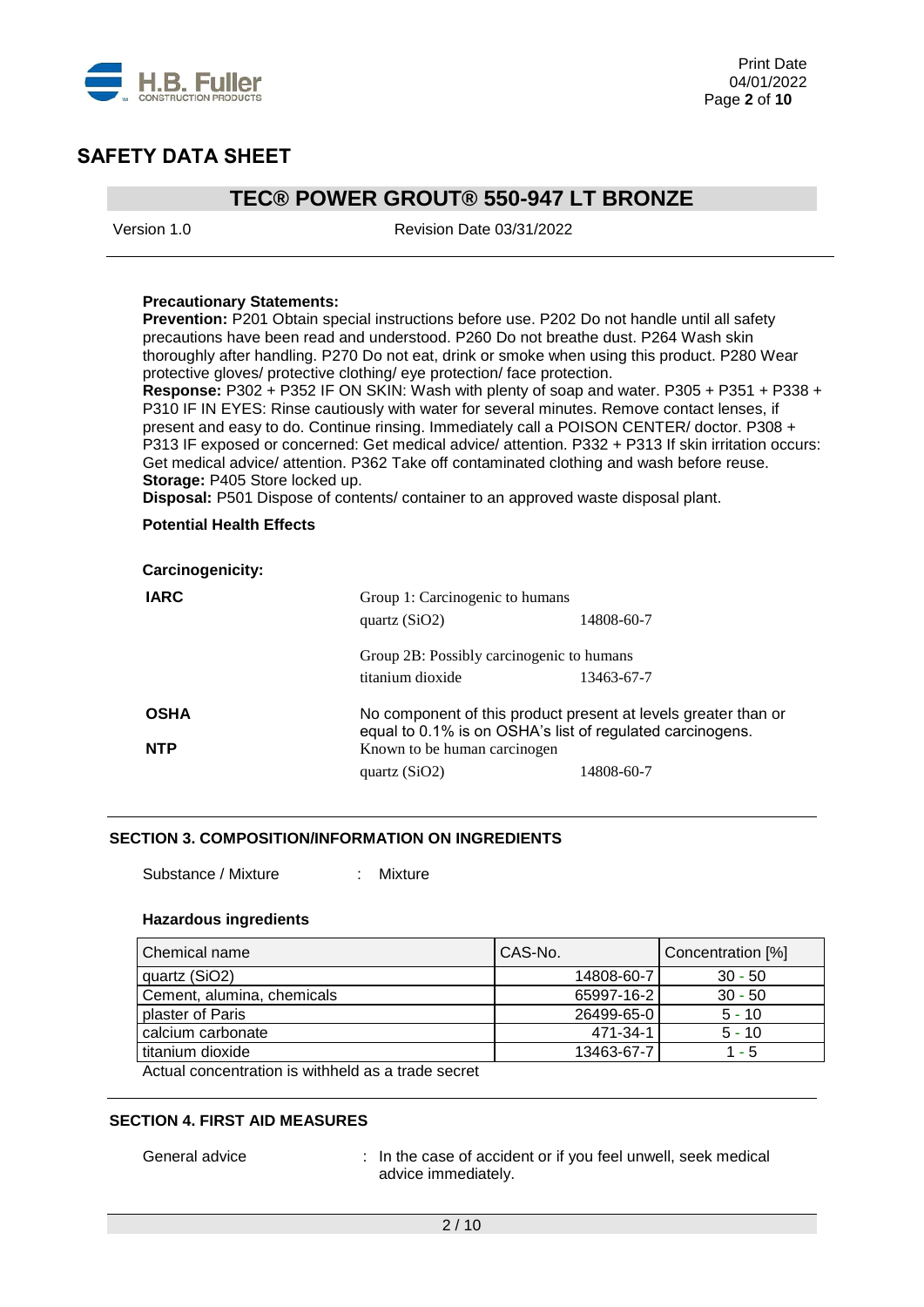

| <b>TEC® POWER GROUT® 550-947 LT BRONZE</b> |                                                                                                                                                                                                                         |  |
|--------------------------------------------|-------------------------------------------------------------------------------------------------------------------------------------------------------------------------------------------------------------------------|--|
| Version 1.0                                | <b>Revision Date 03/31/2022</b>                                                                                                                                                                                         |  |
| If inhaled                                 | $:$ If inhaled<br>Remove person to fresh air. If signs/symptoms continue, get<br>medical attention.<br>Oxygen or artificial respiration if needed.                                                                      |  |
| In case of skin contact                    | : Wash off with soap and water.<br>Remove contaminated clothing. If irritation develops, get<br>medical attention.                                                                                                      |  |
| In case of eye contact                     | : Flush eyes with water at least 15 minutes. Get medical<br>attention if eye irritation develops or persists.                                                                                                           |  |
| If swallowed                               | : Do not induce vomiting. Seek medical attention if symptoms<br>develop. Provide medical care provider with this SDS.<br>If conscious, drink plenty of water.<br>Never give anything by mouth to an unconscious person. |  |

### **SECTION 5. FIRE-FIGHTING MEASURES**

| Suitable extinguishing media                                          | : Use water spray, alcohol-resistant foam, dry chemical or<br>carbon dioxide.                                                                                                                                         |
|-----------------------------------------------------------------------|-----------------------------------------------------------------------------------------------------------------------------------------------------------------------------------------------------------------------|
| Unsuitable extinguishing<br>media                                     | : None known.                                                                                                                                                                                                         |
| Specific hazards during fire<br>fighting                              | : Avoid generating dust; fine dust dispersed in air in sufficient<br>concentrations, and in the presence of an ignition source is a<br>potential dust explosion hazard.<br>No hazardous combustion products are known |
| Hazardous combustion<br>products<br>Specific extinguishing<br>methods | : No hazardous combustion products are known                                                                                                                                                                          |
| Further information                                                   | : Use extinguishing measures that are appropriate to local<br>circumstances and the surrounding environment.                                                                                                          |
| Special protective equipment<br>for fire-fighters                     | : Wear an approved positive pressure self-contained breathing<br>apparatus in addition to standard fire fighting gear.                                                                                                |

### **SECTION 6. ACCIDENTAL RELEASE MEASURES**

| Personal precautions,<br>protective equipment and<br>emergency procedures | : Refer to protective measures listed in sections 7 and 8.                              |
|---------------------------------------------------------------------------|-----------------------------------------------------------------------------------------|
| Environmental precautions                                                 | : Prevent product from entering drains.<br>Should not be released into the environment. |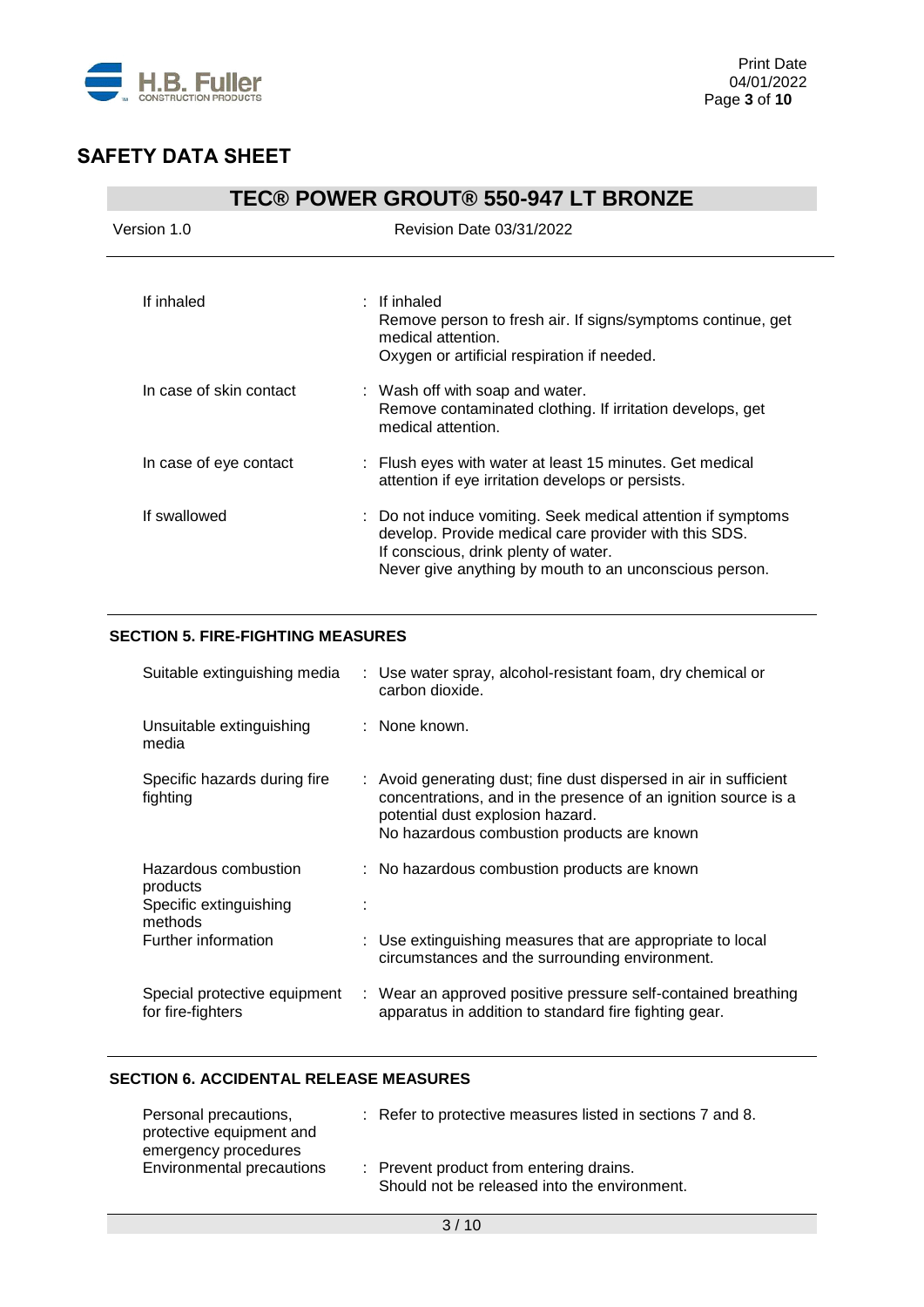

## **TEC® POWER GROUT® 550-947 LT BRONZE**

| Version 1.0                                              | Revision Date 03/31/2022                                                                                                                                                                                                                                                                       |
|----------------------------------------------------------|------------------------------------------------------------------------------------------------------------------------------------------------------------------------------------------------------------------------------------------------------------------------------------------------|
| Methods and materials for<br>containment and cleaning up | : Use approved industrial vacuum cleaner for removal.<br>Do not use compressed air for cleaning purposes.<br>Dust deposits should not be allowed to accumulate on<br>surfaces, as these may form an explosive mixture if they are<br>released into the atmosphere in sufficient concentration. |
| <b>SECTION 7. HANDLING AND STORAGE</b>                   |                                                                                                                                                                                                                                                                                                |
| Local/Total ventilation                                  | : Use only with adequate ventilation.                                                                                                                                                                                                                                                          |
| Advice on safe handling                                  | : Avoid creating dust.<br>Dry powders can build static electricity charges when<br>subjected to the friction of transfer and mixing operations.<br>Take precautionary measures against static discharges.<br>Provide for appropriate exhaust ventilation and dust collection<br>at machinery.  |
| Conditions for safe storage                              | Keep tightly closed in a dry and cool place.                                                                                                                                                                                                                                                   |
| Materials to avoid                                       | No special restrictions on storage with other products.                                                                                                                                                                                                                                        |

#### **SECTION 8. EXPOSURE CONTROLS/PERSONAL PROTECTION**

### **Ingredients with workplace control parameters**

| Components    | CAS-No.    | Value type<br>(Form of<br>exposure)                 | Control<br>parameters /<br>Permissible<br>concentration | <b>Basis</b>     |
|---------------|------------|-----------------------------------------------------|---------------------------------------------------------|------------------|
| quartz (SiO2) | 14808-60-7 | <b>TWA</b><br>(Respirable<br>particulate<br>matter) | $0.025$ mg/m3                                           | <b>ACGIH</b>     |
|               |            | TWA (total<br>dust)                                 | 30 mg/m3<br>/ %SiO2+2                                   | OSHA Z-3         |
|               |            | TWA<br>(respirable)                                 | $10$ mg/m $3$<br>/ %SiO2+2                              | OSHA Z-3         |
|               |            | TWA<br>(respirable)                                 | 250 mppcf<br>/%SiO2+5                                   | OSHA Z-3         |
|               |            | TWA<br>(Respirable<br>dust)                         | $0.05$ mg/m $3$                                         | <b>NIOSH REL</b> |
|               |            | TWA<br>(Respirable<br>fraction)                     | $0.1$ mg/m $3$                                          | OSHA P0          |
|               |            | TWA                                                 | $0.05$ mg/m $3$                                         | OSHA Z-1         |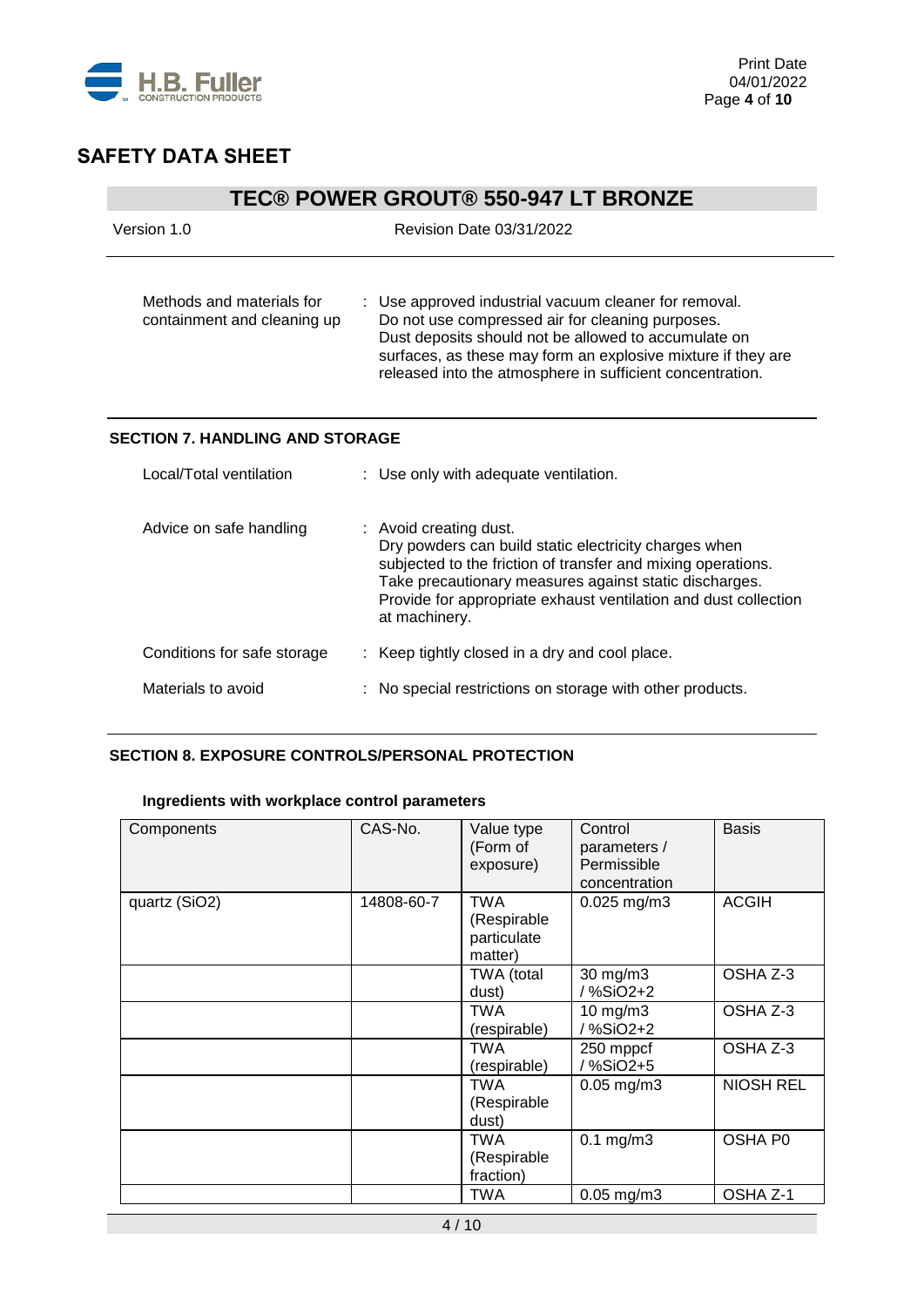

## **TEC® POWER GROUT® 550-947 LT BRONZE**

Version 1.0 Revision Date 03/31/2022

|                   |            | (Respirable<br>dust)                        |                   |                     |
|-------------------|------------|---------------------------------------------|-------------------|---------------------|
|                   |            | PEL<br>(Respirable<br>dust)                 | $0.05$ mg/m3      | <b>CAL PEL</b>      |
|                   |            | <b>TWA</b><br>(respirable<br>dust fraction) | $0.1$ mg/m $3$    | OSHA P0             |
| plaster of Paris  | 26499-65-0 | <b>TWA</b><br>(Respirable)                  | $5$ mg/m $3$      | <b>NIOSH REL</b>    |
|                   |            | TWA (total)                                 | 10 mg/m3          | <b>NIOSH REL</b>    |
|                   |            | TWA (total<br>dust)                         | $15 \text{ mg/m}$ | OSHA <sub>Z-1</sub> |
|                   |            | <b>TWA</b><br>(respirable<br>fraction)      | $5$ mg/m $3$      | OSHA Z-1            |
|                   |            | <b>TWA (Total</b><br>dust)                  | $15 \text{ mg/m}$ | OSHA P0             |
|                   |            | <b>TWA</b><br>(respirable<br>dust fraction) | $5$ mg/m $3$      | OSHA P0             |
|                   |            | PEL (Total<br>dust)                         | $10 \text{ mg/m}$ | <b>CAL PEL</b>      |
|                   |            | <b>PEL</b><br>(respirable<br>dust fraction) | $5$ mg/m $3$      | <b>CAL PEL</b>      |
| calcium carbonate | 471-34-1   | PEL (Total<br>dust)                         | 10 mg/m3          | <b>CAL PEL</b>      |
|                   |            | PEL<br>(respirable<br>dust fraction)        | $5$ mg/m $3$      | CAL PEL             |
| titanium dioxide  | 13463-67-7 | <b>TWA</b>                                  | 10 mg/m3          | <b>ACGIH</b>        |
|                   |            | TWA (total<br>dust)                         | 15 mg/m3          | OSHA Z-1            |
|                   |            | TWA (Total)                                 | 10 mg/m3          | OSHA P0             |
|                   |            | <b>TWA (Total</b><br>dust)                  | 10 mg/m3          | OSHA P0             |

**Engineering measures** : Use local exhaust ventilation or other engineering controls to minimize exposures.

#### **Personal protective equipment**

| Respiratory protection | : Use respiratory protection unless adequate local exhaust<br>ventilation is provided or exposure assessment demonstrates<br>that exposures are within recommended exposure guidelines. |
|------------------------|-----------------------------------------------------------------------------------------------------------------------------------------------------------------------------------------|
| Filter type            | : Particulates type                                                                                                                                                                     |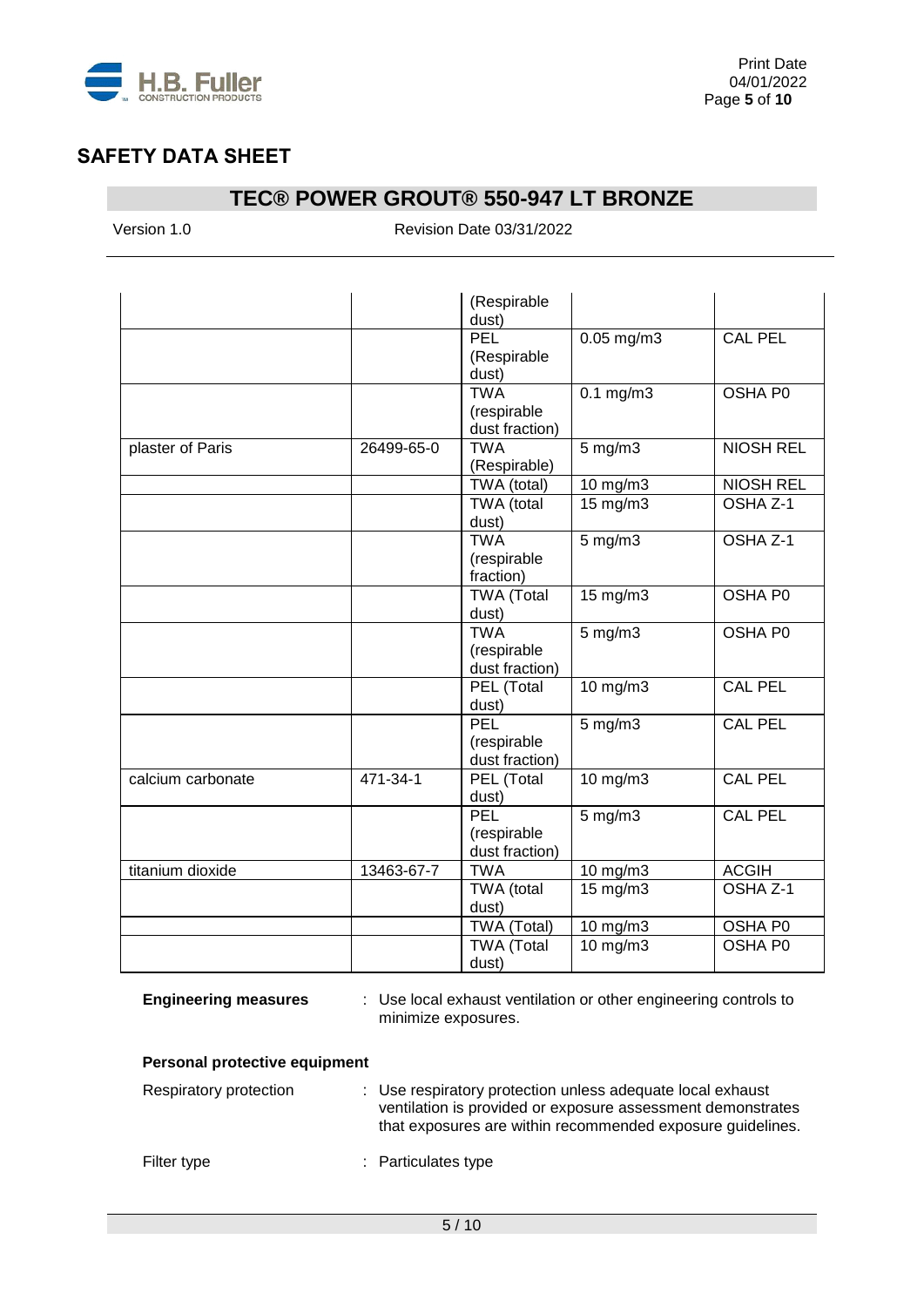

## **TEC® POWER GROUT® 550-947 LT BRONZE**

| Version 1.0                                   | <b>Revision Date 03/31/2022</b>                                                                                         |
|-----------------------------------------------|-------------------------------------------------------------------------------------------------------------------------|
| Hand protection<br>Material<br>Eye protection | : butyl-rubber<br>: Safety glasses with side-shields                                                                    |
| Skin and body protection                      | : Long sleeved clothing<br>Remove and wash contaminated clothing before re-use.<br>Skin should be washed after contact. |
| Protective measures                           | $\therefore$ Avoid contact with skin.                                                                                   |
| Hygiene measures                              | : Avoid contact with skin, eyes and clothing.                                                                           |

### **SECTION 9. PHYSICAL AND CHEMICAL PROPERTIES**

| Appearance<br>Color<br>Odor<br><b>Odor Threshold</b> | powder<br>bronze<br>odorless<br>: no data available             |
|------------------------------------------------------|-----------------------------------------------------------------|
|                                                      | $:$ is not determined                                           |
|                                                      | : is not determined                                             |
| Evaporation rate<br>Upper explosion limit            | not applicable<br>Upper flammability limit<br>is not determined |
| Lower explosion limit                                | : Lower flammability limit<br>is not determined                 |
| Density<br>Solubility(ies)                           | : 11.0 lb/gal                                                   |
| Water solubility                                     | is not determined                                               |
| Partition coefficient: n-<br>octanol/water           | not applicable                                                  |
| Autoignition temperature                             | $:$ is not determined                                           |
| Viscosity<br>Viscosity, kinematic                    | not applicable                                                  |

### **SECTION 10. STABILITY AND REACTIVITY**

| <b>Chemical stability</b>             | : The product is chemically stable.                   |
|---------------------------------------|-------------------------------------------------------|
| Possibility of hazardous<br>reactions | : Hazardous polymerization does not occur.            |
| Hazardous decomposition<br>products   | : No decomposition if stored and applied as directed. |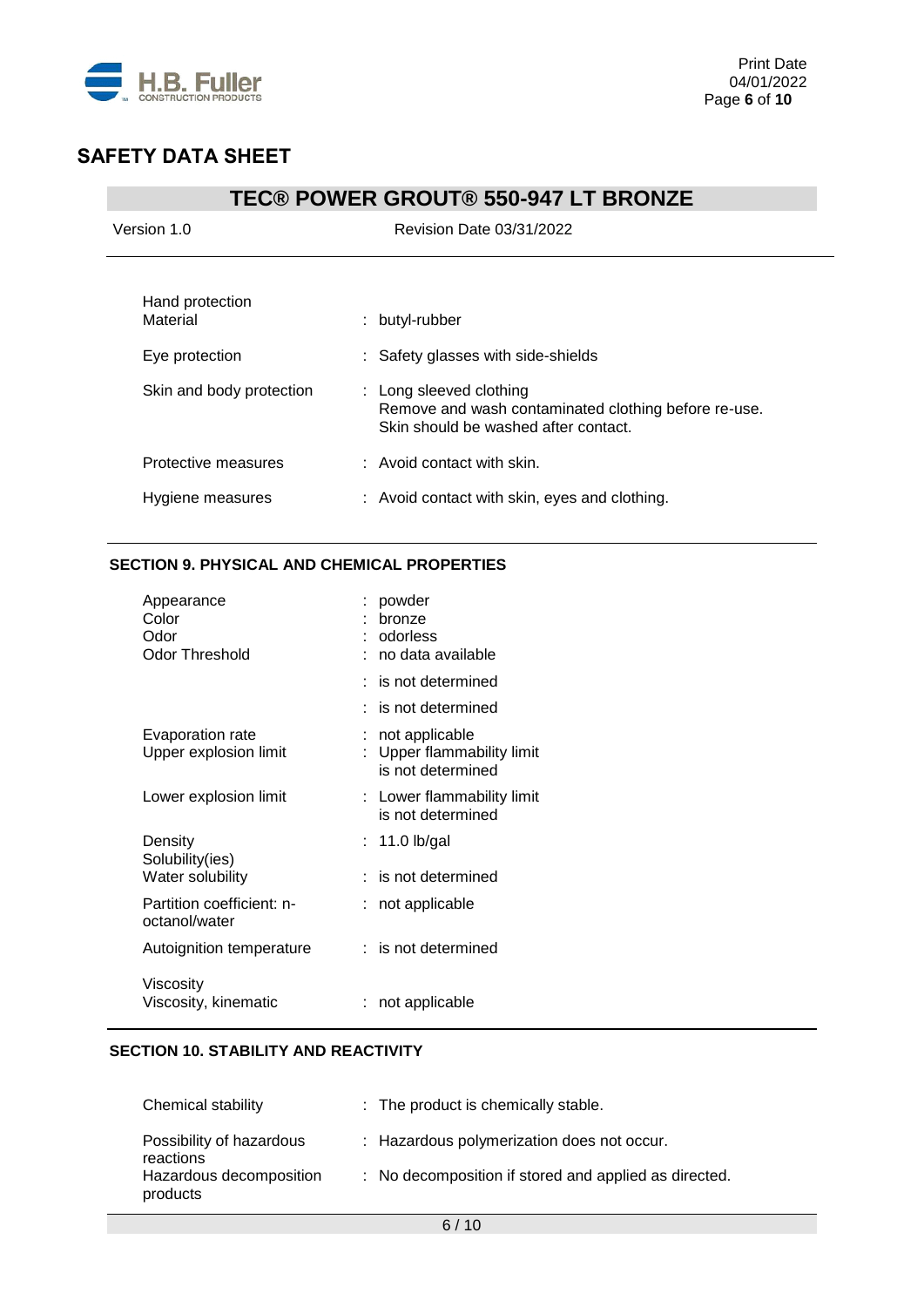

## **TEC® POWER GROUT® 550-947 LT BRONZE**

Version 1.0 Revision Date 03/31/2022

#### **SECTION 11. TOXICOLOGICAL INFORMATION**

#### **Acute toxicity**

No data available

#### **Skin corrosion/irritation**

No data available

#### **Serious eye damage/eye irritation**

No data available

#### **Respiratory or skin sensitization**

No data available

#### **Germ cell mutagenicity**

No data available

#### **Carcinogenicity**

No data available

#### **Reproductive toxicity**

No data available

#### **STOT-single exposure**

No data available

#### **STOT-repeated exposure**

No data available

#### **Aspiration toxicity**

No data available

#### **SECTION 12. ECOLOGICAL INFORMATION**

#### **Ecotoxicity**

No data available **Persistence and degradability**

No data available **Bioaccumulative potential**

**Mobility in soil**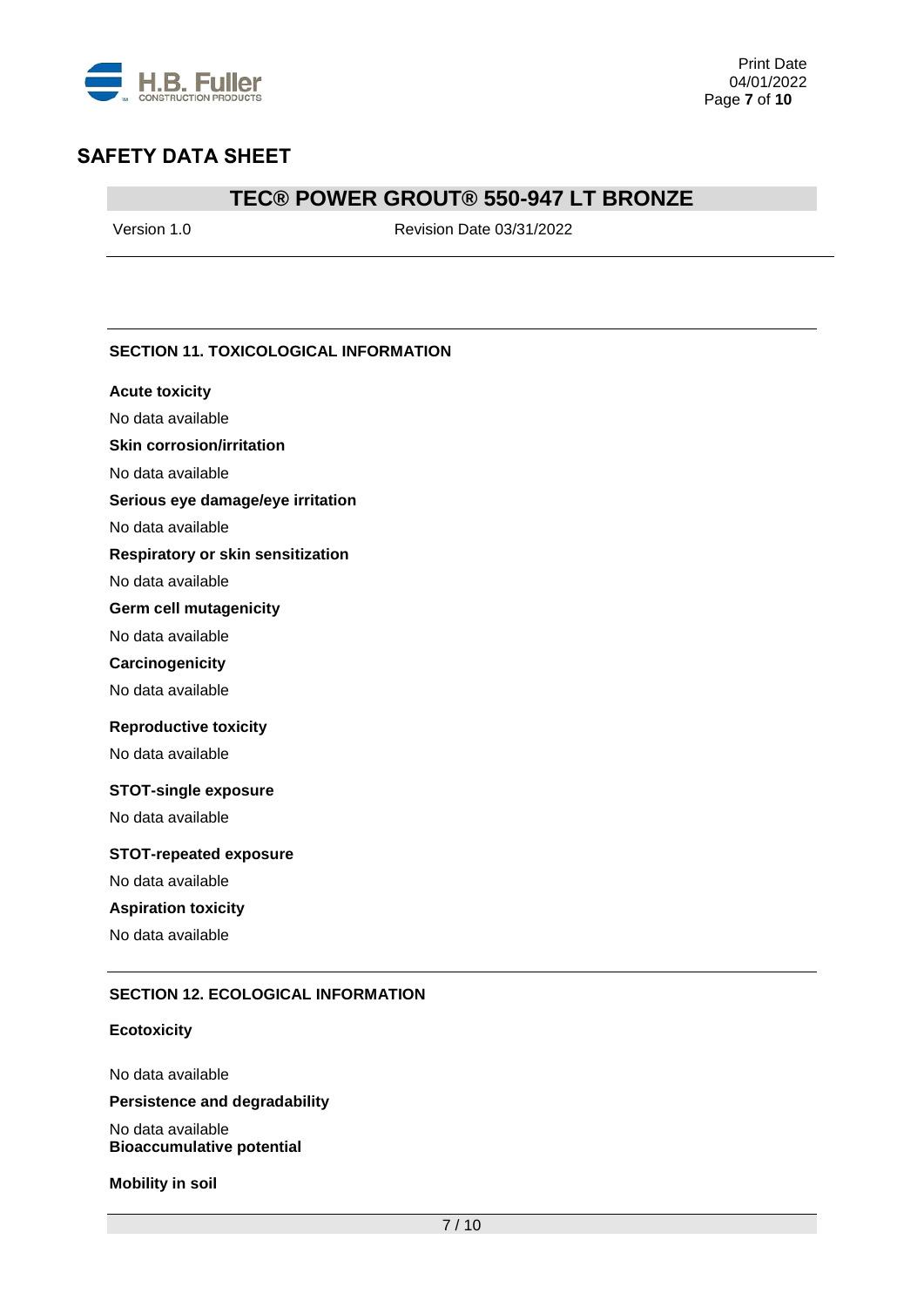

### **TEC® POWER GROUT® 550-947 LT BRONZE**

Version 1.0 Revision Date 03/31/2022

### No data available

#### **Other adverse effects**

No data available

### **SECTION 13. DISPOSAL CONSIDERATIONS**

#### **Disposal methods**

Waste from residues : To the best of our knowledge, this product does not meet the definition of hazardous waste under the U.S. EPA Hazardous Waste Regulations 40 CFR 261. Disposal via incineration at an approved facility is recommended, as industry best practice. Consult state, local or provincial authorities for more restrictive requirements. The hazard and precautionary statements displayed on the label also apply to any residues left in the container.

### **SECTION 14. TRANSPORT INFORMATION**

#### **International Regulations**

#### **UNRTDG**

Not regulated as a dangerous good

#### **IATA-DGR**

Not regulated as a dangerous good

#### **IMDG-Code**

Not regulated as a dangerous good

### **Transport in bulk according to Annex II of MARPOL 73/78 and the IBC Code**

Not applicable for product as supplied.

#### **Domestic regulation**

**49 CFR** Not regulated as a dangerous good

### **SECTION 15. REGULATORY INFORMATION**

| SARA 311/312 Hazards | : Carcinogenicity                                            |
|----------------------|--------------------------------------------------------------|
|                      | Specific target organ toxicity (single or repeated exposure) |
|                      | Skin corrosion or irritation                                 |
|                      | Serious eye damage or eye irritation                         |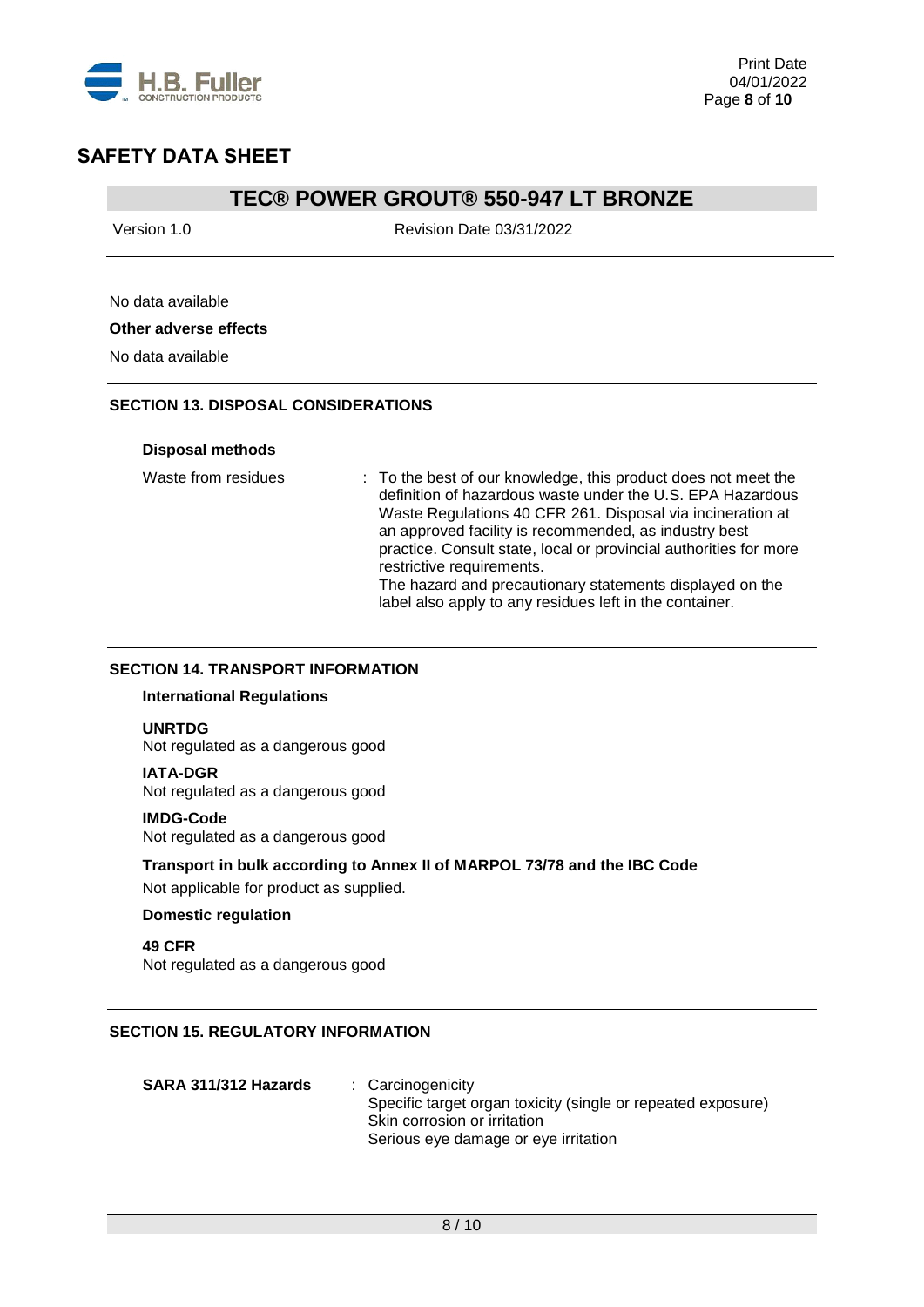

| <b>TEC® POWER GROUT® 550-947 LT BRONZE</b>                                                                                         |                                                                                                                                                                                                                                               |  |  |  |
|------------------------------------------------------------------------------------------------------------------------------------|-----------------------------------------------------------------------------------------------------------------------------------------------------------------------------------------------------------------------------------------------|--|--|--|
| Version 1.0                                                                                                                        | <b>Revision Date 03/31/2022</b>                                                                                                                                                                                                               |  |  |  |
|                                                                                                                                    |                                                                                                                                                                                                                                               |  |  |  |
| <b>SARA 302</b>                                                                                                                    | : This material does not contain any components with a section 302<br>EHS TPQ.                                                                                                                                                                |  |  |  |
| <b>SARA 313</b>                                                                                                                    | : This material does not contain any chemical components with known<br>CAS numbers that exceed the threshold (De Minimis) reporting levels<br>established by SARA Title III, Section 313.                                                     |  |  |  |
| <b>Clean Air Act</b>                                                                                                               |                                                                                                                                                                                                                                               |  |  |  |
| This product does not contain any hazardous air pollutants (HAP), as defined by the U.S. Clean<br>Air Act Section 112 (40 CFR 61). |                                                                                                                                                                                                                                               |  |  |  |
| <b>US State Regulations</b>                                                                                                        |                                                                                                                                                                                                                                               |  |  |  |
| <b>California Prop 65</b>                                                                                                          | Please contact Supplier for more information.                                                                                                                                                                                                 |  |  |  |
| <b>TSCA</b>                                                                                                                        | The ingredients of this product are reported in the following inventories:<br>All substances listed as active on the TSCA inventory                                                                                                           |  |  |  |
| <b>DSL</b>                                                                                                                         | All components of this product are on the Canadian DSL<br>Inventories LegendTSCA (USA), DSL (Canada), REACH(Europe), AIIC (Australia), NZIoC (New<br>Zealand), ENCS (Japan), KECI (Korea), PICCS (Philippines), IECSC (China), TWINV (Taiwan) |  |  |  |

### **SECTION 16. OTHER INFORMATION**

Prepared by: Global Regulatory Office - phone: 1-651-236-5842 - email: msds.request@hbfuller.com